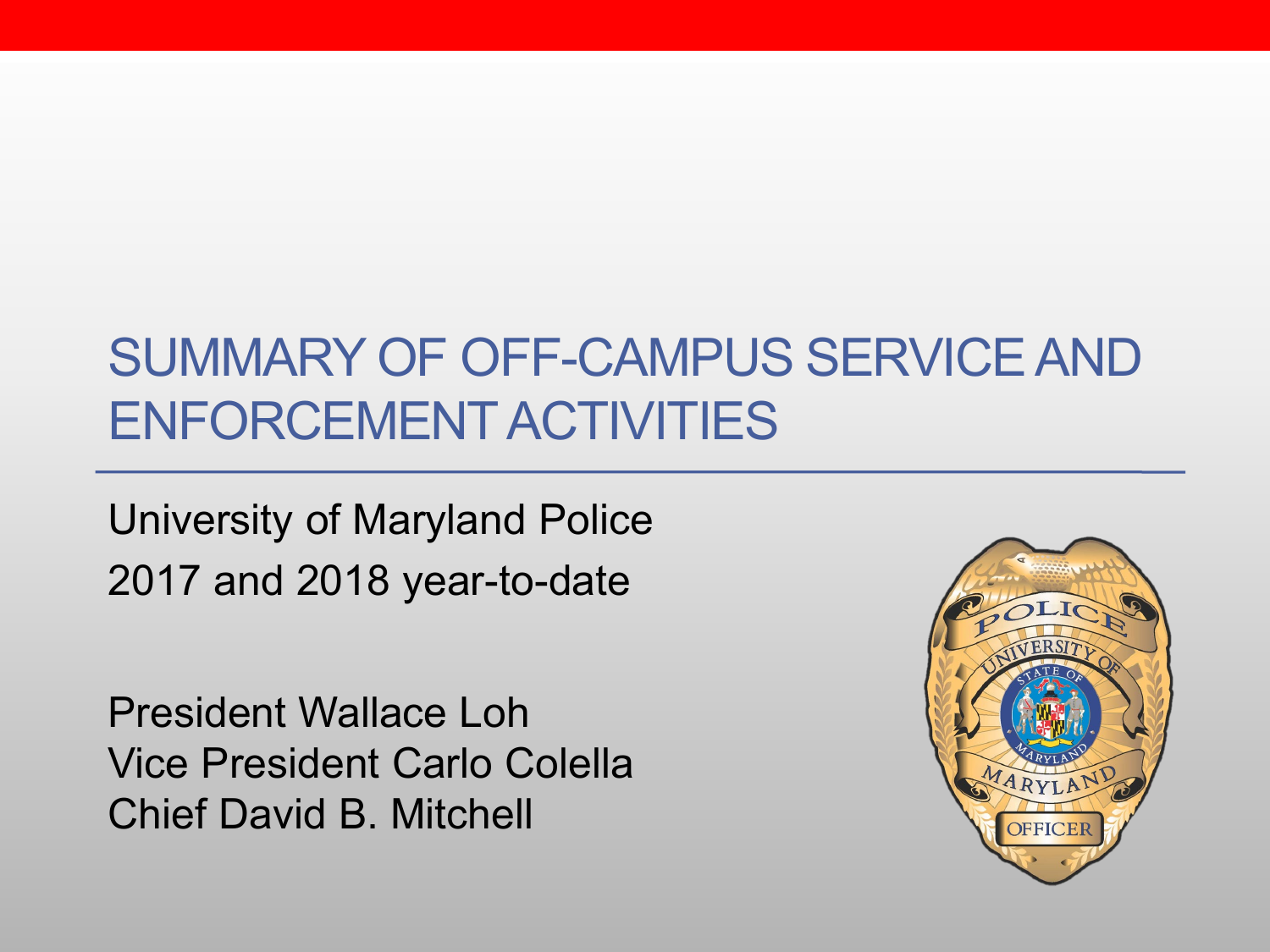# On Campus UCR Crimes University of Maryland Police

| <b>2017 UCR On Campus Crimes</b> |              |
|----------------------------------|--------------|
| <b>UCR Crimes</b>                | <b>Total</b> |
| Homicide                         | 1            |
| Rape                             | 3            |
| Robbery                          | 3            |
| <b>Aggravated Assault</b>        | 7            |
| <b>Burglary</b>                  | 20           |
| Larceny Theft                    | 291          |
| Motor Vehicle Theft              | 5            |
| Arson                            |              |

| <b>2018 UCR On Campus Crimes</b> |              |
|----------------------------------|--------------|
| <b>UCR Crimes</b>                | <b>Total</b> |
| Homicide                         | 0            |
| Rape                             | 0            |
| Robbery                          | ∩            |
| <b>Aggravated Assault</b>        | 1            |
| <b>Burgalry</b>                  | 6            |
| Larceny Theft                    | 113          |
| Motor Vehicle Theft              | 12           |
| Arson                            |              |

• Note: UCR only goes through Sept. 2018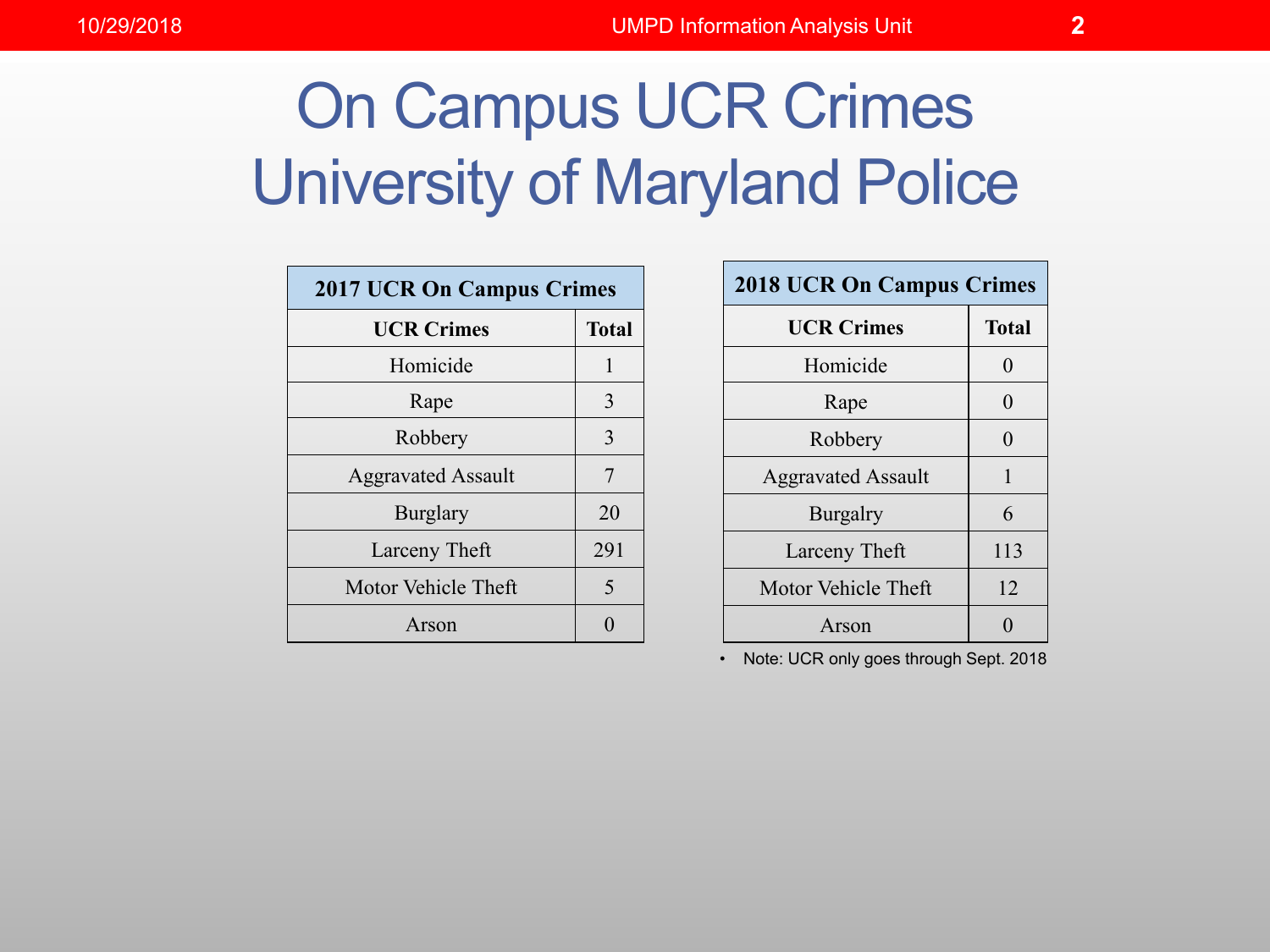#### Off-Campus Call Activity Summary



Proactive calls include Crime Initiatives, Special Checks, Traffic Stops, and Walk-Throughs. CFS (Calls for Service) include any other call types.

UMPD had 25,935 calls in 2017: 2,735 were calls for service and 23,200 were proactive.

UMPD has had 15,086 calls as of September 30, 2018: 1,490 were calls for service and 13,596 were proactive.

*2018 Estimated UMPD Patrol Cost Within Concurrent Jurisdiction: \$262,647 YTD*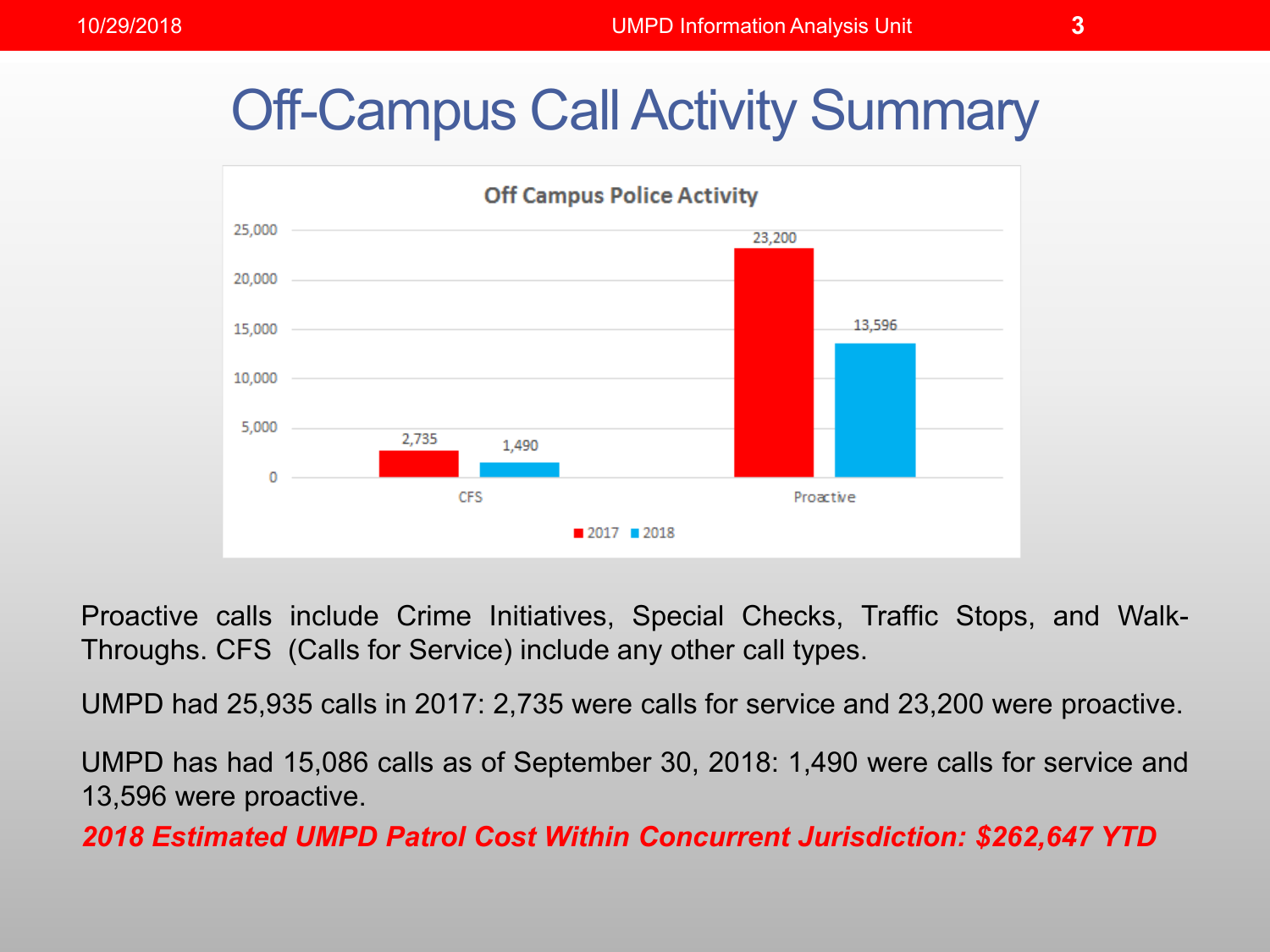## Off Campus Reports



- UMPD wrote 410 reports off-campus in 2017 and 210 reports off-campus as of September 30, 2018.
- This chart shows the call types that have resulted in the most reports.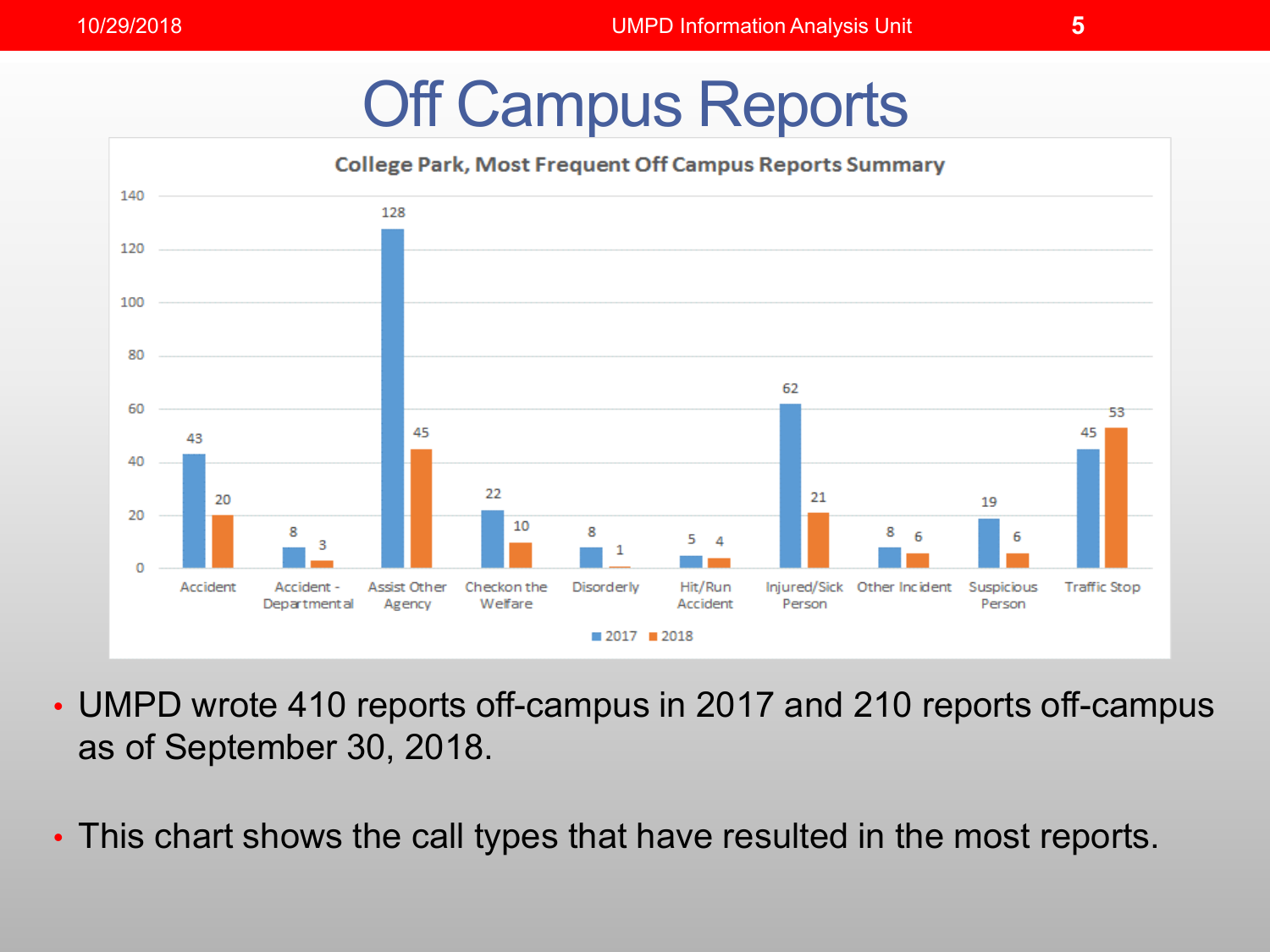## Off Campus Arrests

#### **Off Campus Arrests**